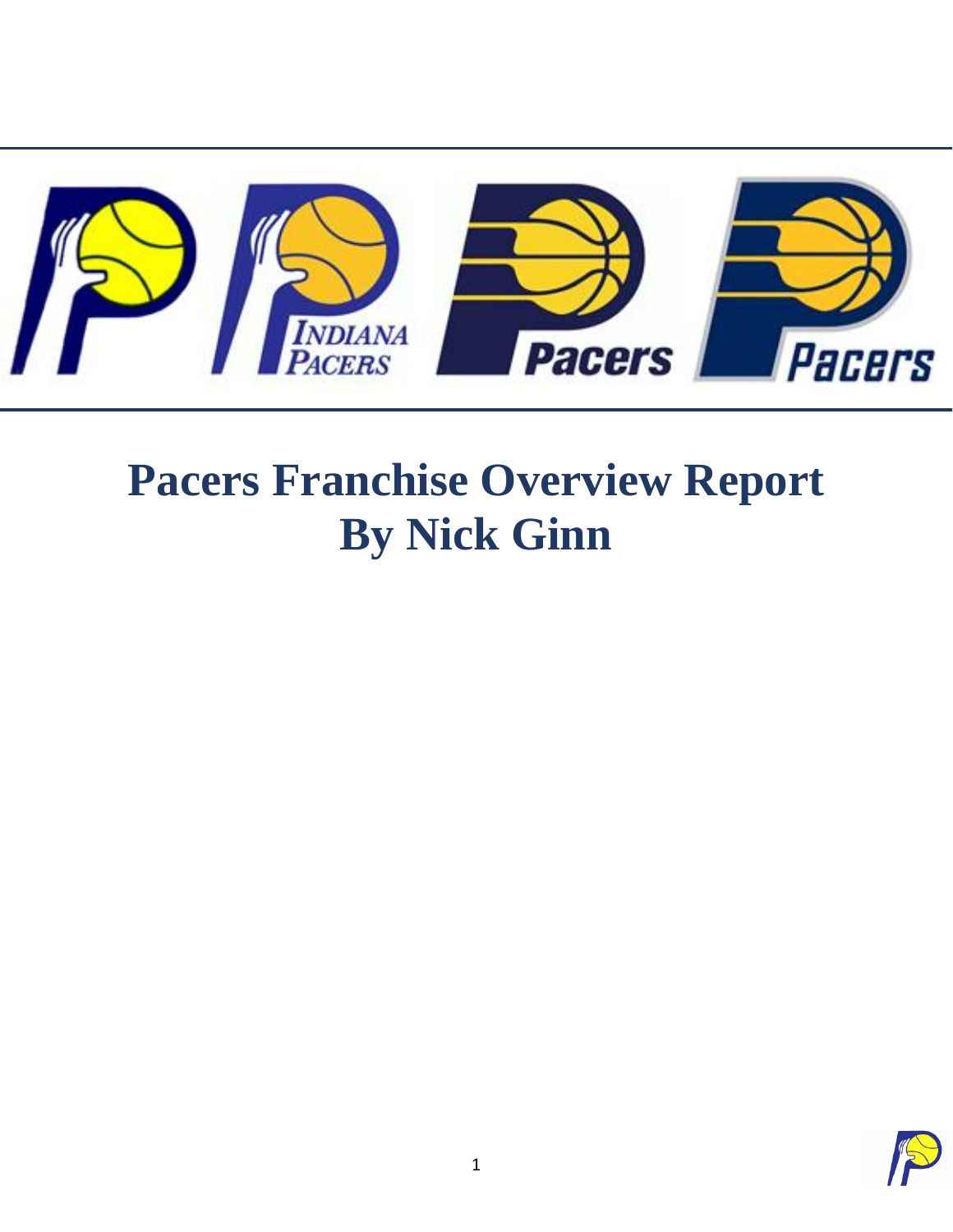Before the Indiana Pacers became an official franchise, they needed a name. The nickname "Pacers" was decided on through a collective decision of the original investors. those investors recalled that the nickname was a combination of the state's rich history with the [harness](https://en.wikipedia.org/wiki/Harness_racing)  [racing](https://en.wikipedia.org/wiki/Harness_racing) pacers and the [pace car](https://en.wikipedia.org/wiki/Pace_car) used for the running of the [Indianapolis 500](https://en.wikipedia.org/wiki/Indianapolis_500) (Augustyn 2022). Then, the Indiana Pacers were founded on February  $2<sup>nd</sup>$ , 1967, as an official American Basketball Association Franchise (ABA). The franchise moved later to the National Basketball Association (NBA) in 1976 as a result of the ABA-NBA merger. The Pacers were considered a dynasty in the ABA, winning three championships and six conference titles during their nine seasons in the league. The Pacers have enjoyed some success in the NBA, making the playoffs 27 out of 44 years, but have never won a championship (NBA 2021). With the fierce competition in the NBA and the Pacers struggles to secure an NBA championship, this report will provide an overview of how the Indiana Pacers franchise compares to its league counterparts in terms of luxury tax space and payroll, active cap, franchise value, and top three combined player salaries.

All data for this report was collected from the online platform SBRNet. SBRNet is an online platform of nationwide sports business, sports marketing, proprietary research for professional and college sports, consumer research, industry reports, and licensed industry articles. They provide a comprehensive overview of the sports business, industry reports, and industry articles from leading trade and sports business publications and resources. SBRNet is the only online platform that provides nationwide analysis of statistical trends in each major segment of the sports market and the extent to which they interrelate. Additionally, figures and graphs were created through Microsoft Excel.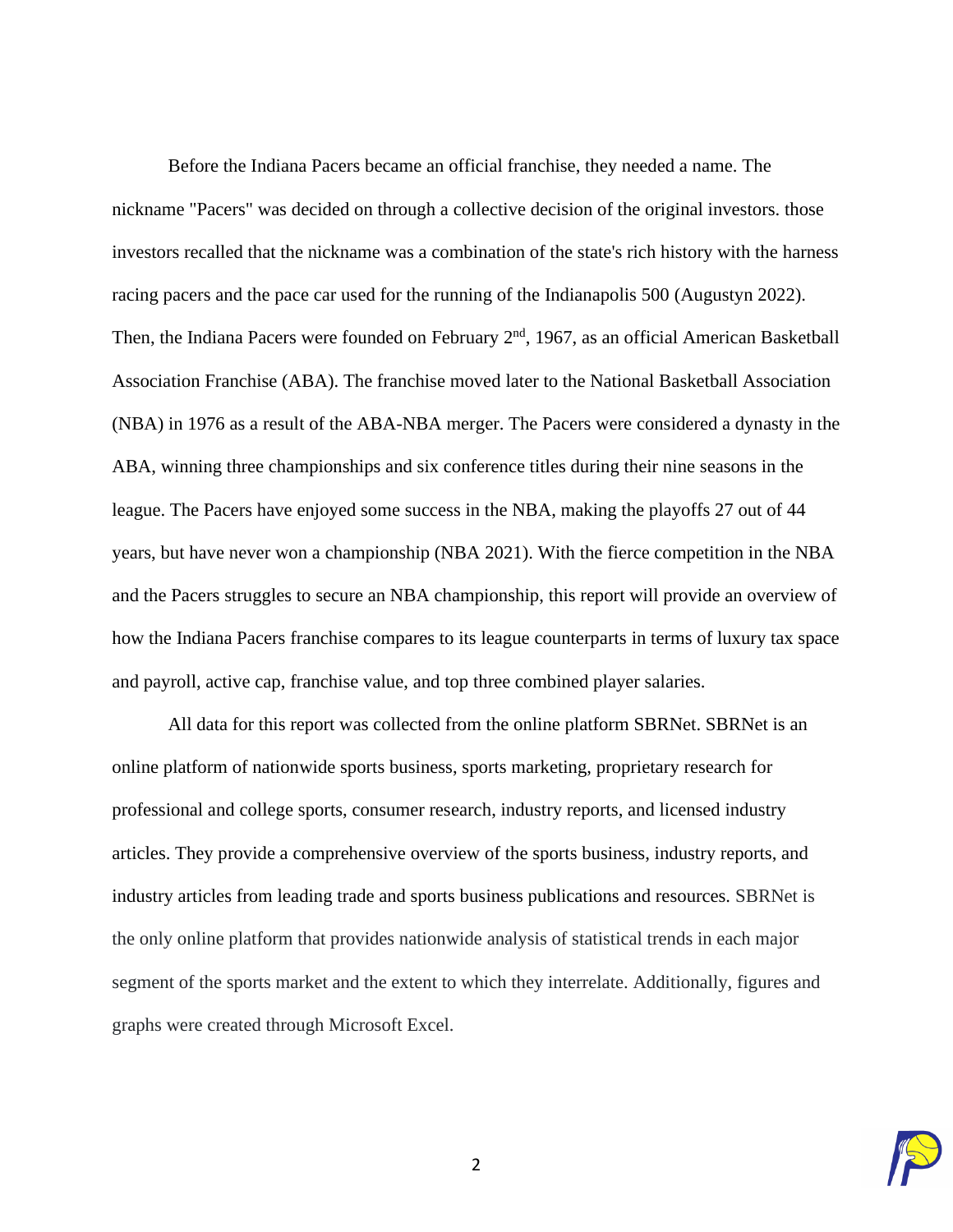#### **Figure 1**



In figure one, it shows how the Indiana Pacers compare to the NBA league average active cap from 2019-2021. From 2019-2020, we steadily see the average NBA team active cap increase before taking a huge jump from 2020-2021. This huge jump was caused by The NBA and the National Basketball Players Association agreed to a collective bargaining agreement that increased the Salary Cap to \$109.140 million and the luxury tax cap at \$132.627 million. They also agreed In subsequent seasons of the CBA, that the Salary Cap and luxury tax cap will increase by a minimum of three percent and a maximum of 10 percent over the next season (Bontemps and Wojnarowski 2020). The Pacers however did not see their active cap increase sharply like many of the other franchises within the league.

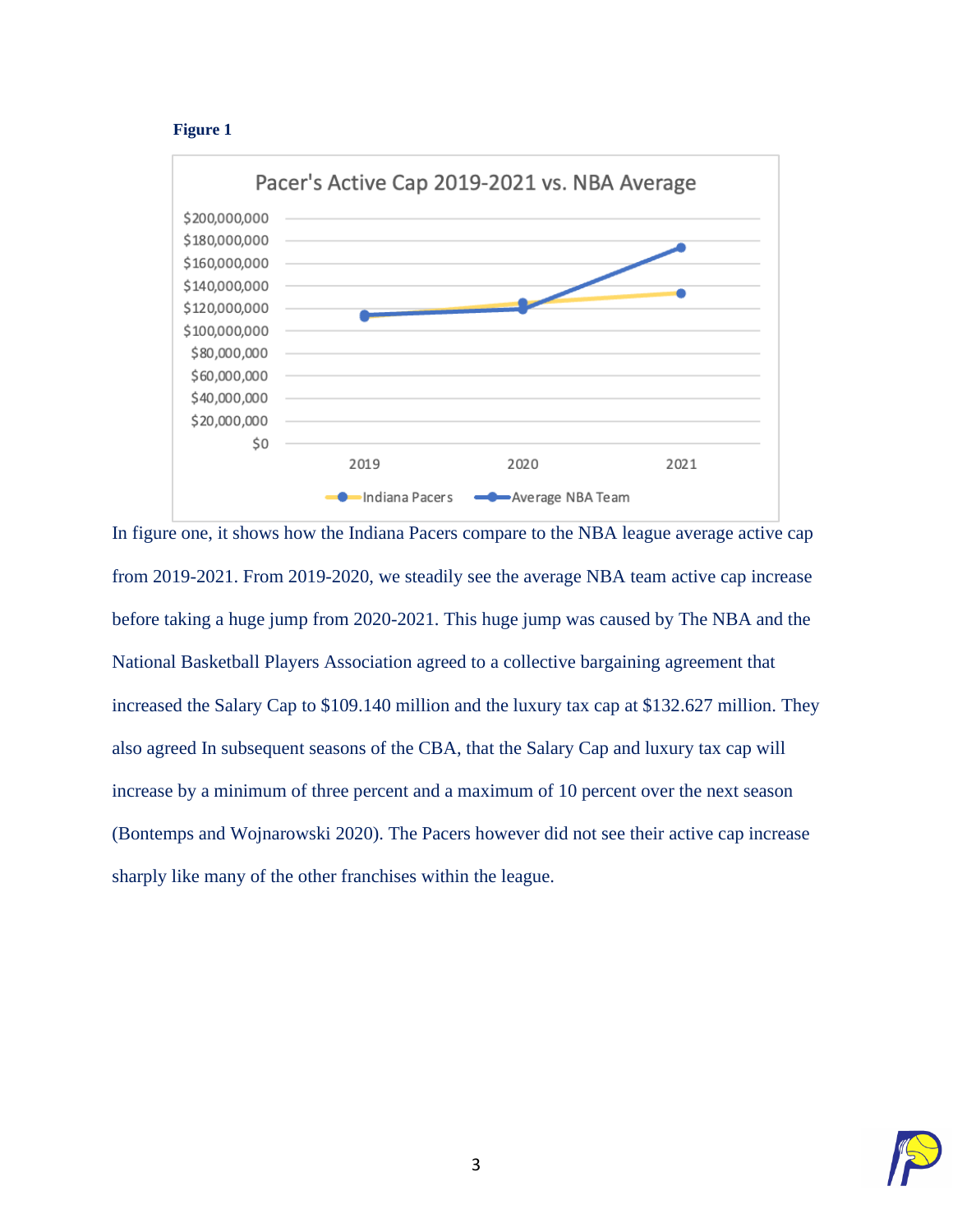### **Figure 2**



Figure two provides a representation of the top three combined player salaries annually by NBA team. Specifically, the Indiana Pacers are among the eighth lowest in the league with only \$59,500,000 owed to the top three players. Compared to the league average of \$73,819,962, the Pacers are well below the average. This shows Indiana's inability to attract top end talent or the organization's unwillingness to hand out higher annual salary deals.



**Figure 3**

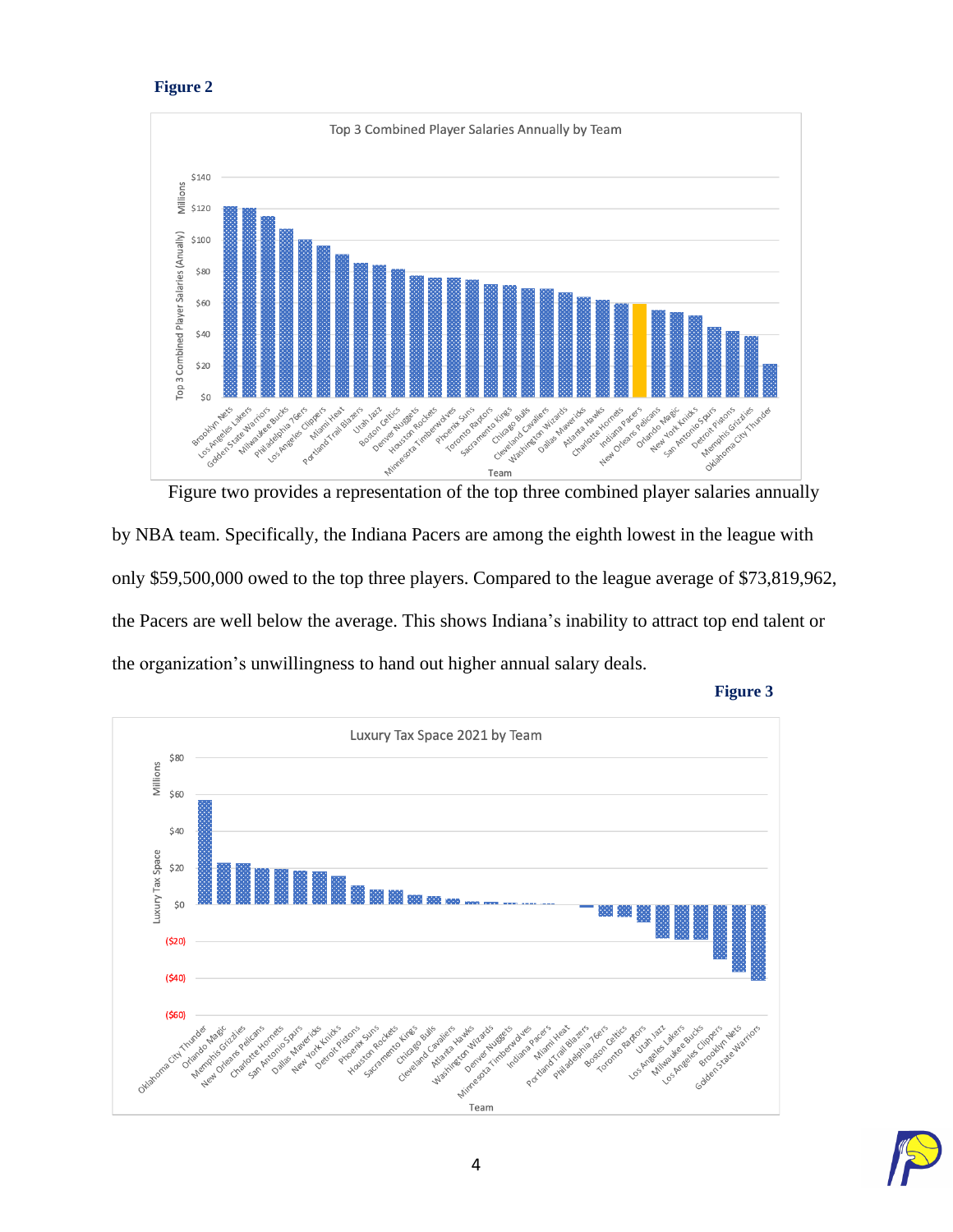Figure three provides a breakdown of luxury tax space for the 2021 season broken down by each team. Like a majority of NBA small market teams, the Indiana Pacers are positive when it comes their luxury tax space. They have barely \$872,920 in space which is a little lower than the league average of \$1,817,909 in tax space. This shows that while the Indiana Pacers don't want to go over the luxury tax threshold but are willing to spend up to the tax threshold line to field the most competitive team. **Figure 4**



Figure four compares the Indiana Pacers franchise value from 2014-2021 versus the Average Eastern Conference NBA team franchise value from 2014-2021. As shown in the chart, the Pacers have been well below the Eastern Conference average every single year. While the value of their franchise is increasing every year, they are less valuable than the average team in the conference. Every year the gap between the Pacers' franchise value and the Eastern Conference average has grown smaller, indicating that the organization is trending in the right direction.

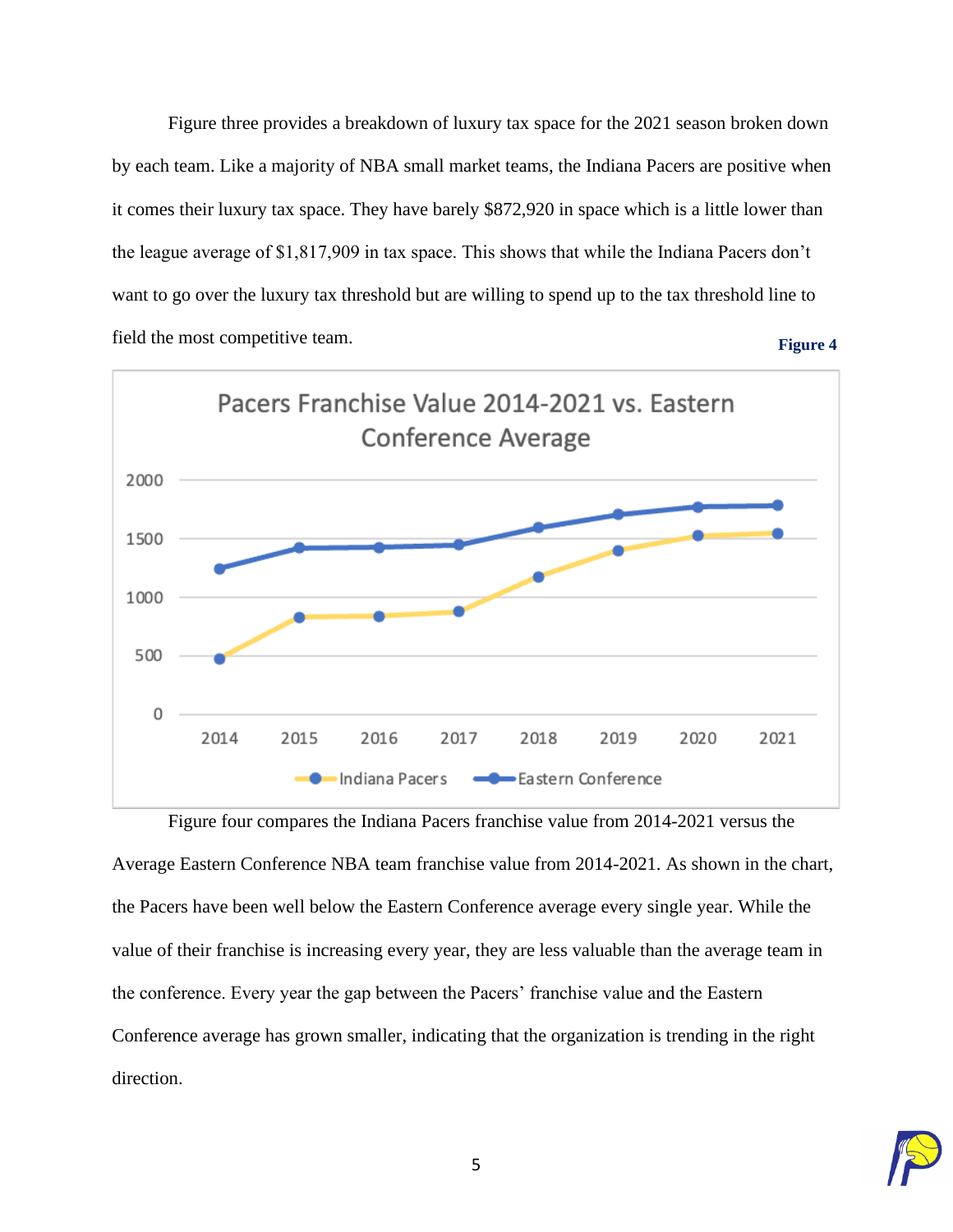# **Figure 5**



Figure five shows how much the Indiana Pacers franchise contributes to the total value of the NBA's Eastern Conference. Out of the 15 teams in the conference, the Pacers contribute to only four percent of the total value of all Eastern Conference teams. The Pacers are valued at 1.67 billion dollars (Ozanian 2021). The Indiana Pacers represent an extremely small portion of the Eastern Conference and are the eighth least valuable franchise when compared to every other NBA franchise. **Figure 6**



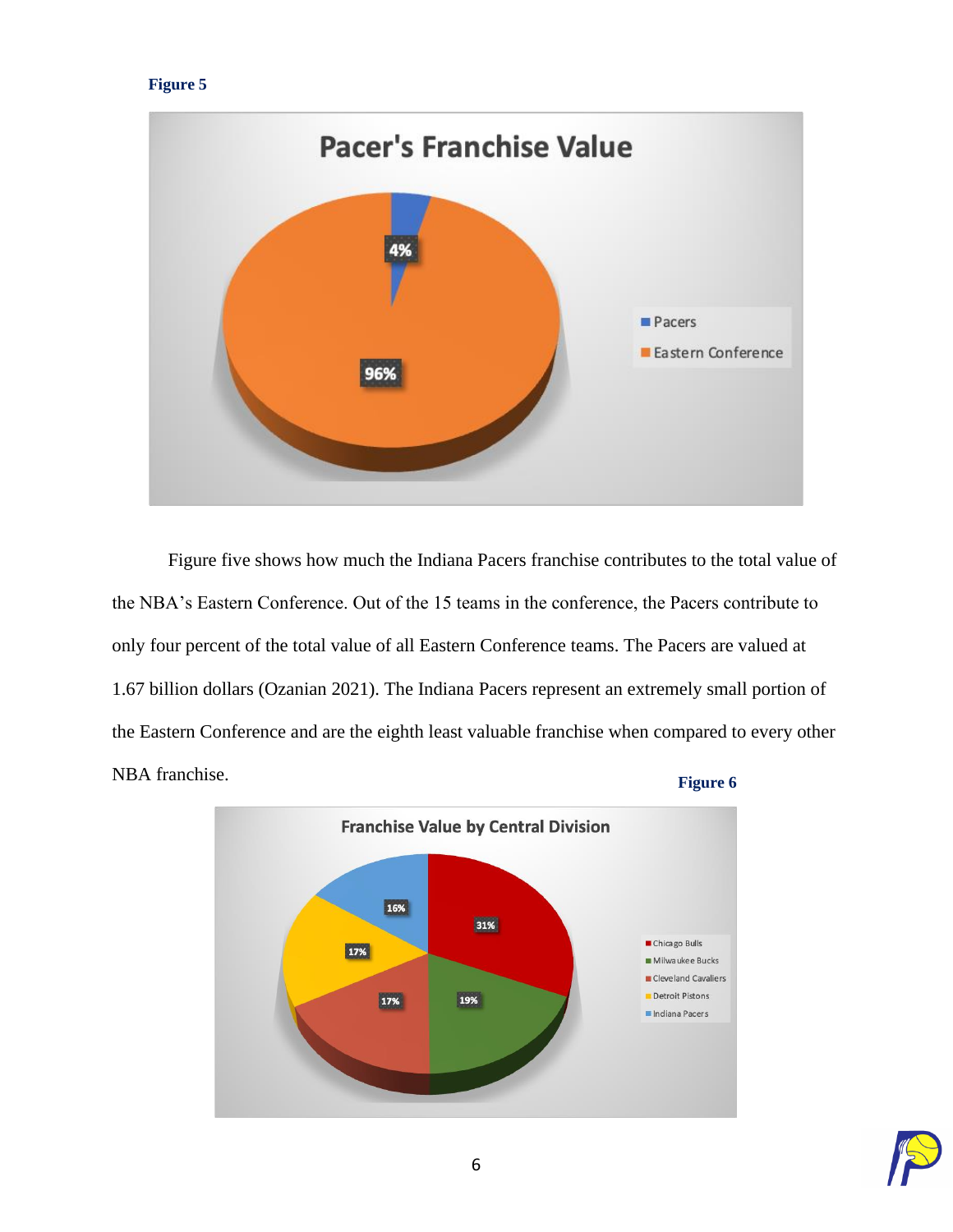Figure six depicts how much each team in the Central Division of the NBA contribute in terms of franchise value to the total franchise values of the entire Central Division. Out of the five teams in the conference, the Indiana Pacers contribute the least amount to the total franchise values with only 16% or 1.67 billion dollars in the Central Division. Two other teams in the division, the Detroit Pistons and Cleveland Cavaliers are only at 17% or 1.65 billion dollars. This is only marginally more than the Pacers, but still shows how little value the Indiana Pacers have as a franchise because every other team in their division is with more than their own.

Overall, the Indiana Pacers are bottom eight teams in terms of luxury tax space and payroll, active cap, franchise value, and top three combined player salaries when compared to their league counterparts and when compared against their own conference and division. This is not the ideal path to building a sustainable, winning franchise within the NBA. There are three steps the organization should take to reverse their current course. First, winning is one of the best ways to increase NBA franchise value. We can see this trend when we observe the Toronto Raptors from 2019-2020. At the beginning of the season, the franchise was valued at 1.67*5*  billion dollars and after winning the championship that season, saw their franchise value jump up to 2.1 billion dollars, over a 25% percent increase in one year (Miller 2020). The Pacers should attempt to sign or trade for higher end players to increase their top three combined player salaries to be in line with the top teams in the NBA. This increased spending will lead to more wins and in turn increase the value of the franchise. The second step the organization should take would be to better utilize their active cap space, by signing higher quality players on higher earning deals or a multitude of players on lesser salaries that can improve the depth of the team. The Pacers from 2019-2021 have been well below the NBA average of active cap space and have over 40 million in cap space to work with. The final step the organization should take is to increase the

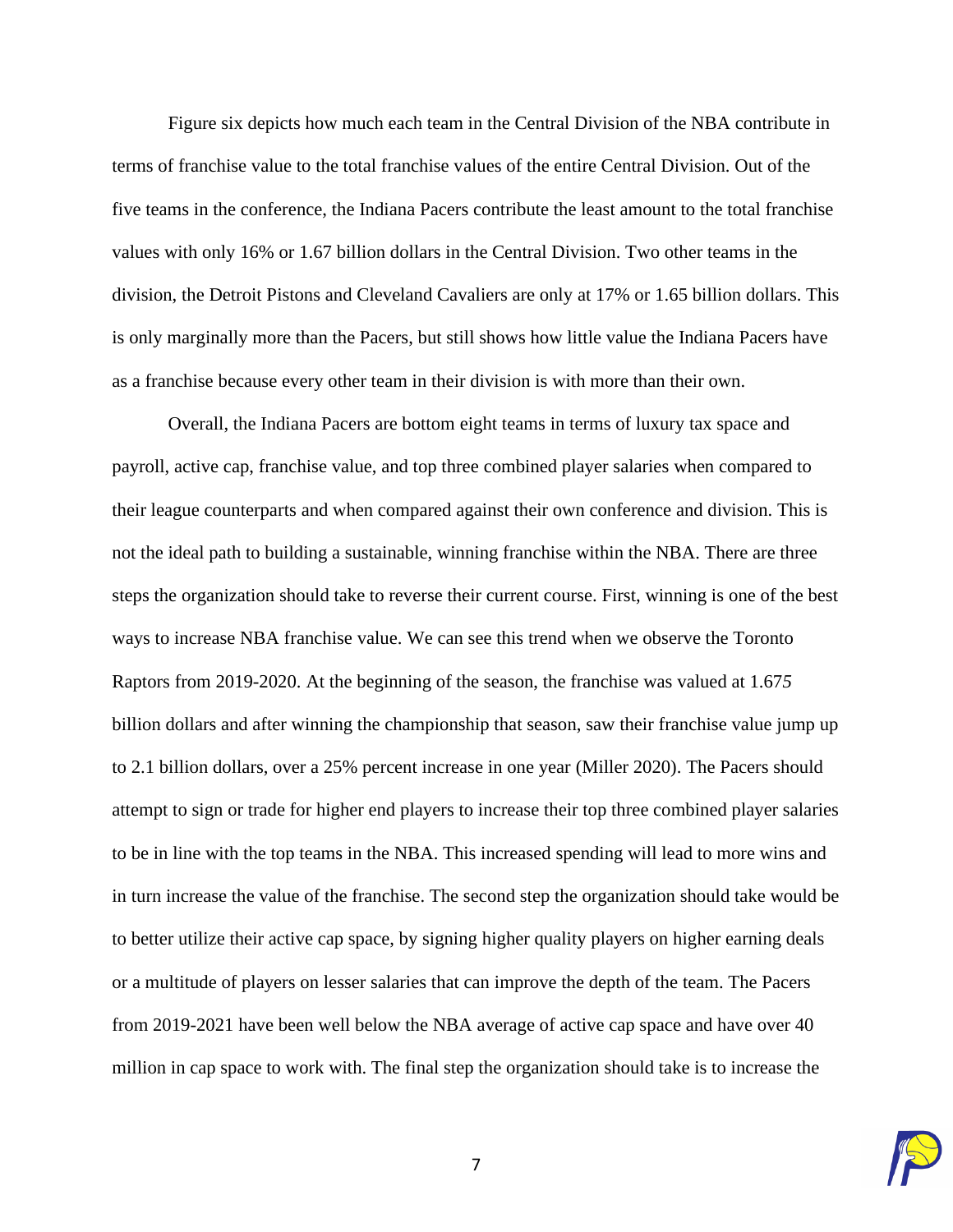fan engagement with the franchise. Increasing fan engagement will lead a better brand image and ultimately a more valuable franchise. One way the Indiana Pacers could increase fan engagement is through athlete led content. Fans prefer to connect with players rather than the club or league. Fans view athletes as role models and ambassadors for their team and often times, the players are even more popular than the organization they represent. So, the Pacers could implement virtual player meet and greets, interviews with players, or even fan parties all to leverage athlete power.